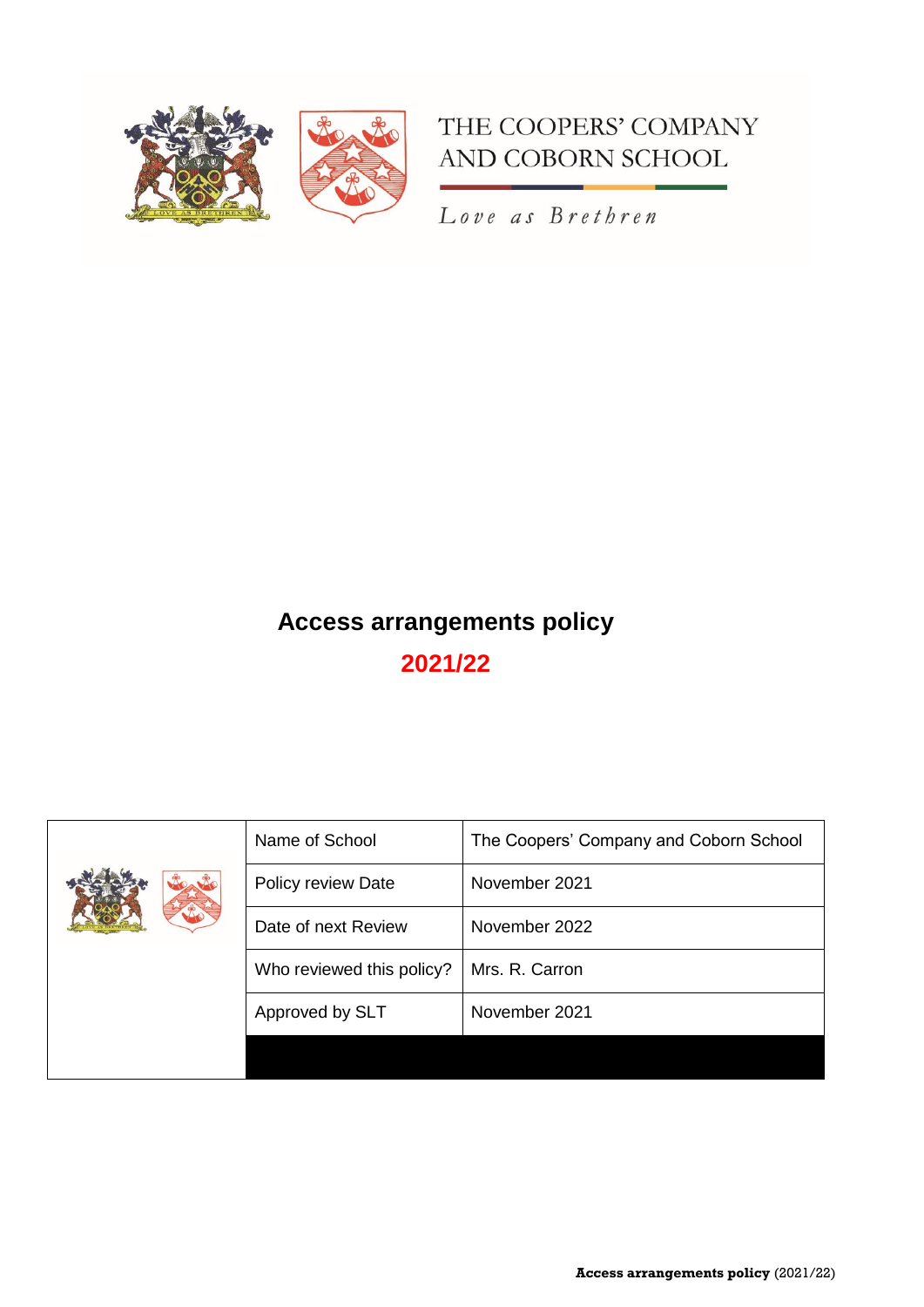

## **Contents**

| Process for the assessment of a candidate's learning difficulties by an assessor4        |
|------------------------------------------------------------------------------------------|
| Painting a picture of need and gathering evidence to demonstrate normal way of working 4 |
|                                                                                          |
|                                                                                          |
|                                                                                          |
|                                                                                          |
|                                                                                          |
|                                                                                          |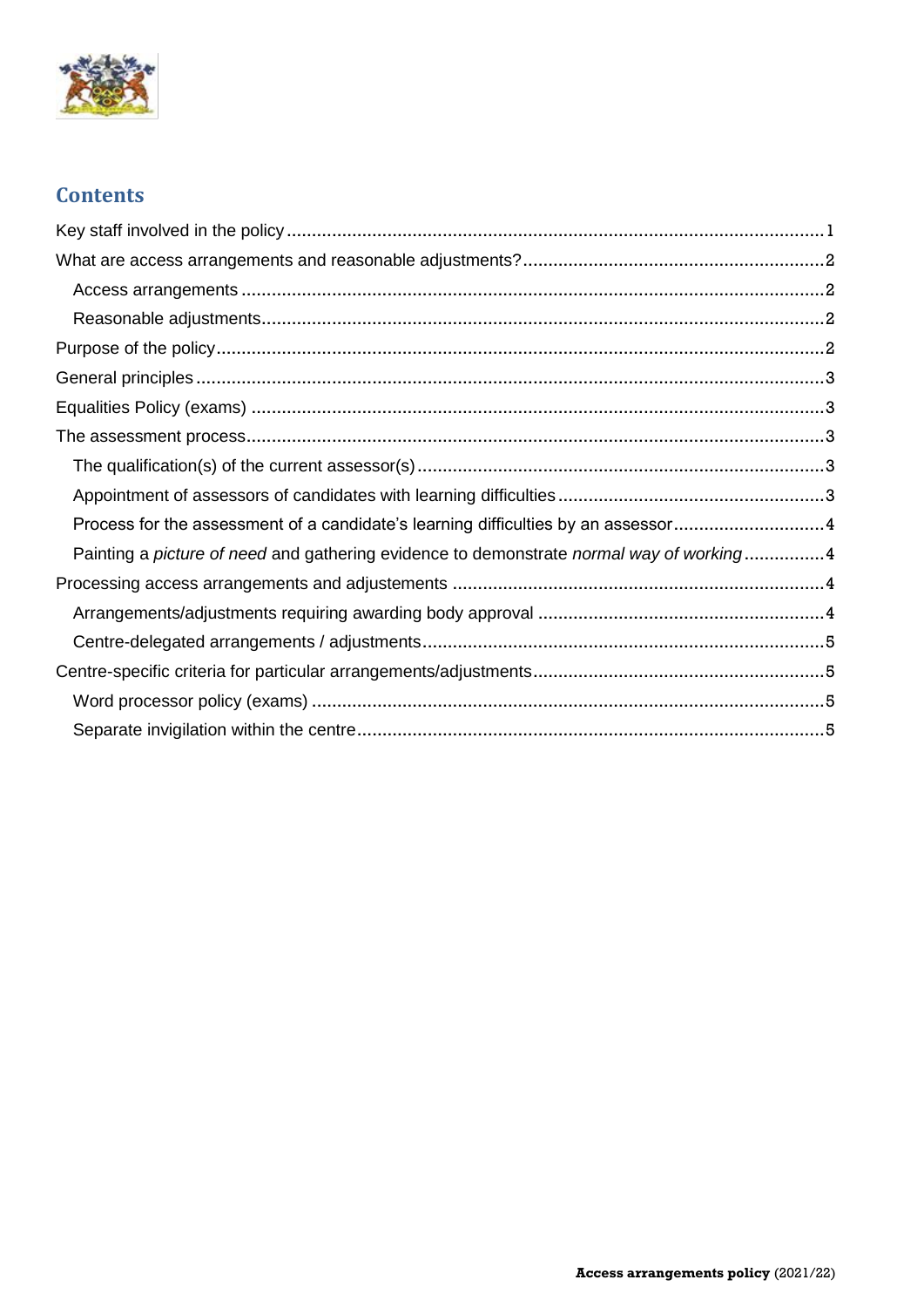

# <span id="page-2-0"></span>**Key staff involved in the policy**

| <b>Role</b>                        | Name(s)                                          |
|------------------------------------|--------------------------------------------------|
| <b>SENCo</b>                       | Mrs. R. Carron                                   |
| <b>Assistant SENCo</b>             | Mrs. V. Bradley                                  |
| SENCo line manager (Senior Leader) | Ms. S. Hay                                       |
| Head of centre                     | Ms. S. Hay                                       |
| Assessor(s)                        | <b>Claire Douglas - Educational Psychologist</b> |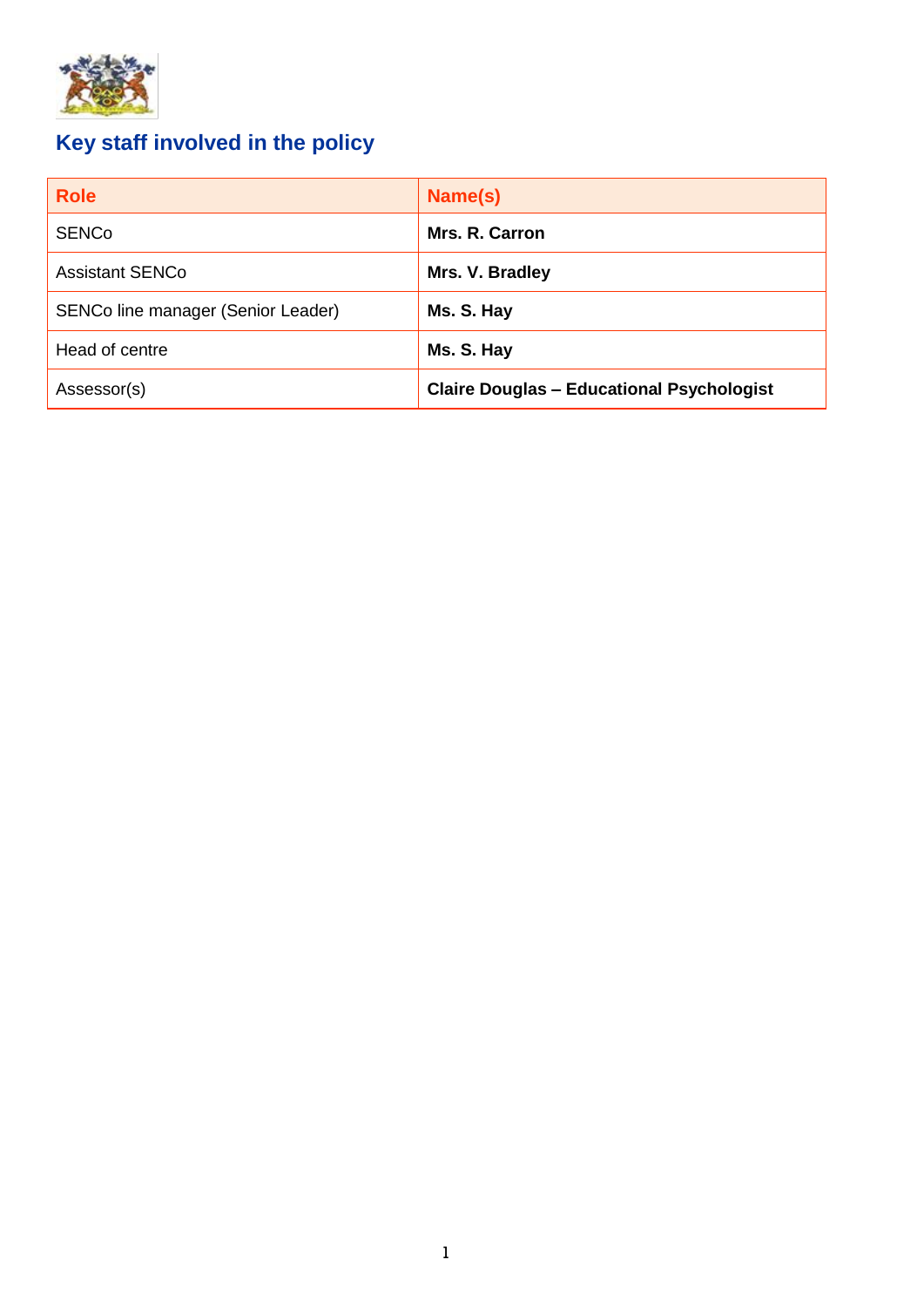## <span id="page-3-0"></span>**What are access arrangements and reasonable adjustments?**

#### <span id="page-3-1"></span>**Access arrangements**

Access arrangements are agreed **before** an assessment. They allow candidates with **specific needs**, such as special educational needs, disabilities or temporary injuries to access the assessment and show what they know and can do without changing the demands of the assessment. The intention behind an access arrangement is to meet the needs of an individual candidate without affecting the integrity of the assessment. Access arrangements are the principal way in which awarding bodies comply with the duty under the Equality Act 2010\* to make 'reasonable adjustments'. [\(AA](https://www.jcq.org.uk/wp-content/uploads/2021/08/AA_regs_21-22_v11.pdf) Definitions)

#### <span id="page-3-2"></span>**Reasonable adjustments**

The Equality Act 2010\* requires an awarding body to make reasonable adjustments where a candidate, who is disabled within the meaning of the Equality Act 2010, would be at **a substantial disadvantage** in comparison to someone who is not disabled. The awarding body is required to take reasonable steps to overcome that disadvantage. An example would be a Braille paper which would be a reasonable adjustment for a vision impaired candidate who could read Braille. A reasonable adjustment may be unique to that individual and may not be included in the list of available access arrangements. Whether an adjustment will be considered reasonable will depend on several factors which will include, but are not limited to:

- the needs of the disabled candidate;
- the effectiveness of the adjustment;
- the cost of the adjustment; **and**
- the likely impact of the adjustment upon the candidate and other candidates.

An adjustment will not be approved if it:

- involves unreasonable costs to the awarding body;
- involves unreasonable timeframes; or
- affects the security and integrity of the assessment.

This is because the adjustment is not 'reasonable'. [\(AA](https://www.jcq.org.uk/wp-content/uploads/2021/08/AA_regs_21-22_v11.pdf) Definitions)

\*References to legislation are to the Equality Act 2010. Separate legislation is in place for Northern Ireland (see [AA](http://www.jcq.org.uk/exams-office/access-arrangements-and-special-consideration/regulations-and-guidance) 1.8). The definitions and procedures in [AA](http://www.jcq.org.uk/exams-office/access-arrangements-and-special-consideration/regulations-and-guidance) relating to access arrangements and reasonable adjustments will also apply in Northern Ireland

## <span id="page-3-3"></span>**Purpose of the policy**

The purpose of this policy is to confirm that The Coopers' Company and Coborn School has a written record which clearly shows the centre is leading on the access arrangements process and is complying with its ...obligation to identify the need for, request and implement access arrangements...

[JCQ General Regulations for Approved Centres, (section 5.4)]

This publication is further referred to in this policy as [GR](http://www.jcq.org.uk/exams-office/general-regulations)

This policy is maintained and held by the SENCo alongside the individual files/e-folders of each access arrangements candidate. Each file/e-folder contains detailed records of all the essential information that is required to be held according to the regulations.

Where the SENCo is storing documentation electronically he/she must create an e-folder for each individual candidate. The candidate's e-folder must hold each of the required documents for inspection. [\(AA](https://www.jcq.org.uk/exams-office/access-arrangements-and-special-consideration/regulations-and-guidance) 4.2)

The policy is annually reviewed to ensure that processes are carried out in accordance with the current edition of the JCQ publication Adjustments for candidates with disabilities and learning difficulties Access Arrangements and Reasonable Adjustments.

This publication is further referred to in this policy as [AA](http://www.jcq.org.uk/exams-office/access-arrangements-and-special-consideration/regulations-and-guidance)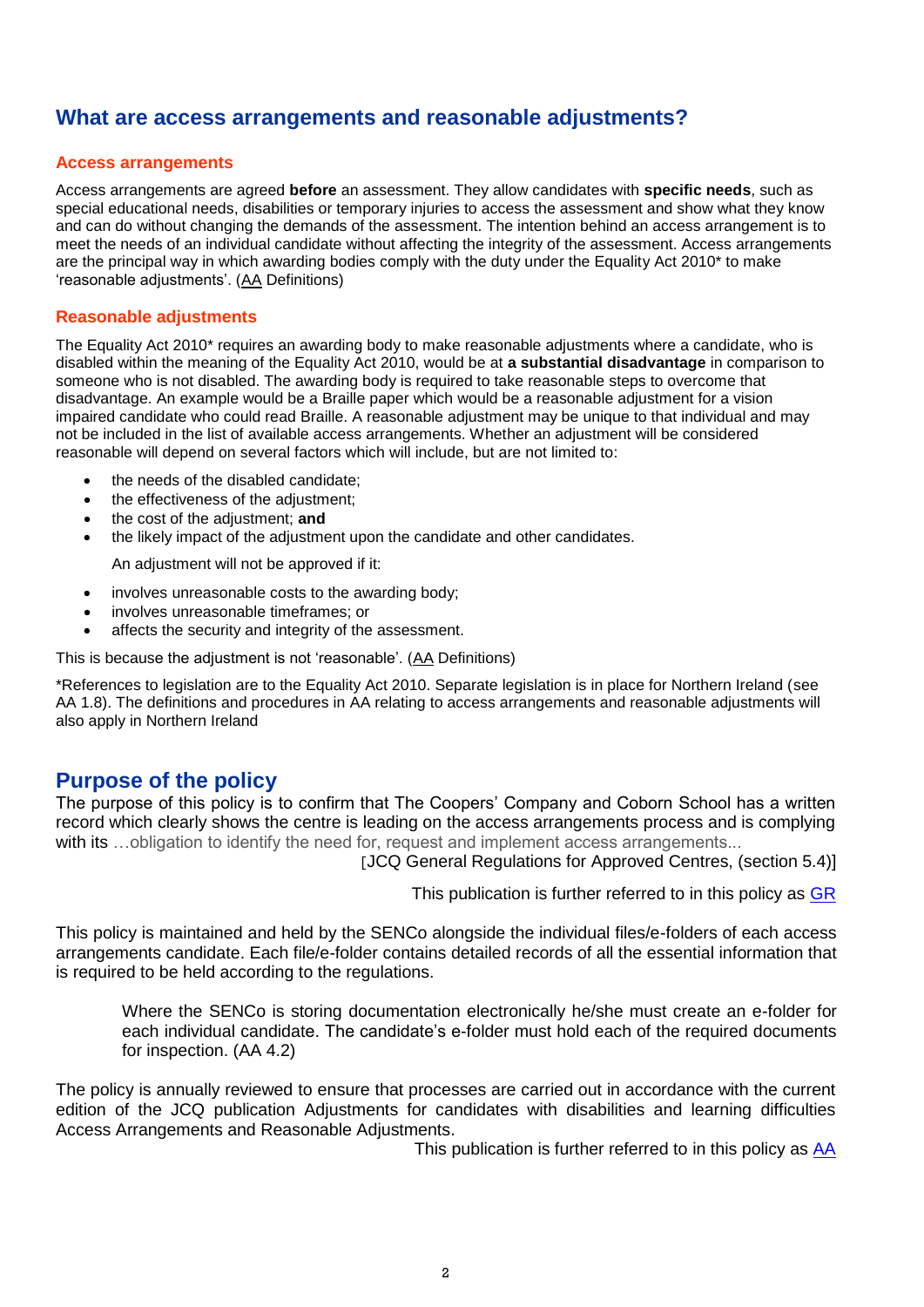## <span id="page-4-0"></span>**General principles**

The principles for the centre to consider are detailed in [AA](http://www.jcq.org.uk/exams-office/access-arrangements-and-special-consideration/regulations-and-guidance) (section 4.2). These include:

The purpose of an access arrangement / reasonable adjustement is to ensure, where possible, that barriers to assessment are removed for a disabled candidate preventing him/her from being placed at a substantial disadvantage due to persistent and significant difficulties. The integrity of the assessment is maintained, whilst at the same time providing access to assessments for disabled candidate.

The SENCo, or an equivalent member of staff within a FE college, must ensure that the proposed access arrangement / reasonable adjustment does not unfairly disadvantage or advantage the candidate.

Access arrangements / reasonable adjustments should be processed at the **start** of the course.

Arrangements **must** always be approved **before** an examination or assessment.

The arrangement(s) put in place must reflect the support given to the candidate in the centre.

The candidate **must** have had appropriate opportunities to practise using the access arrangement(s) / reasonable adjustment(s) before his/her first examination.

## <span id="page-4-1"></span>**Equalities Policy (exams)**

A large part of the access arrangements/reasonable adjustments process is covered in the Equalities Policy (Exams) which covers staff roles and responsibilities in identifying the need for, requesting and implementing access arrangements and the conduct of exams.

> **The head of centre/senior leadership team will**… recognise its duties towards disabled candidates, ensuring compliance with all aspects of the Equality Act 2010†, particularly Section 20 (7). This **must** include a duty to explore and provide access to suitable courses, through the access arrangements process submit applications for reasonable adjustments and make reasonable adjustments to the service the centre provides to disabled candidates. Where the centre is under a duty to make a reasonable adjustment, the centre **must not** charge a disabled candidate any additional fee in relation to the adjustment or aid…..

> †or any legislation in a relevant jurisdiction other than England and Wales which has an equivalent purpose and effect [\[GR](http://www.jcq.org.uk/exams-office/general-regulations) 5.4]

#### The Access Arrangements Policy further covers the assessment process and related issues in more detail.

Electronic version of the policy can be found on the school's intranet:-

- ➢ Shared (O);
- ➢ Exams;
- ➢ 2021-22 Policies and JCQ material;
- $\triangleright$  Equalities Policy (exams) 2021-22.

#### <span id="page-4-2"></span>**The assessment process**

Assessments are carried out by an assessor(s) appointed by the head of centre. The assessor(s) is (are) appropriately qualified as required by JCQ regulations in [AA,](http://www.jcq.org.uk/exams-office/access-arrangements-and-special-consideration/regulations-and-guidance) section 7.3.

#### <span id="page-4-3"></span>**The qualification(s) of the current assessor(s)**

- Dr Claire Douglas Unique Registration Number: PYL26229
- CCET LEVEL A

#### <span id="page-4-4"></span>**Appointment of assessors of candidates with learning difficulties**

At the point an assessor is engaged/employed in the centre, evidence of the assessor's qualification is obtained and checked against the current requirements in [AA.](http://www.jcq.org.uk/exams-office/access-arrangements-and-special-consideration/regulations-and-guidance) This process is carried out prior to the assessor undertaking any assessment of a candidate.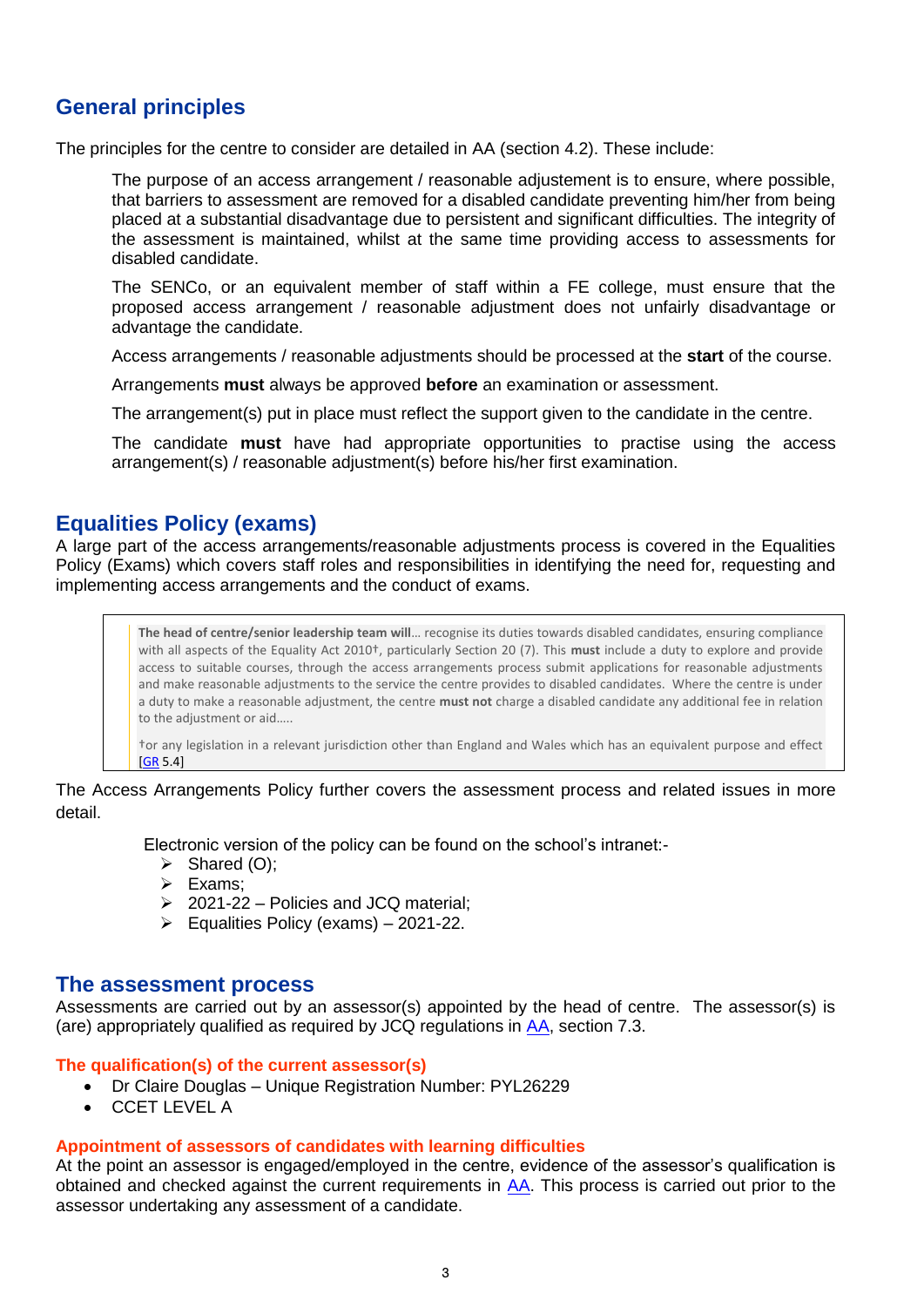#### **Checking the qualification(s) of the assessor(s)**

**The head of centre/senior leadership team will** have a **written** process in place to not only check the qualification(s) of their assessor(s) but that the correct procedures are followed as in per **Chapter 7** of the JCQ publication Access Arrangements and Reasonable Adjustments... [\[GR](http://www.jcq.org.uk/exams-office/general-regulations) 5.4]

The head of centre **must** ensure that evidence of the assessor's qualification(s) is obtained at the point of engagement/employment and prior to the assessor undertaking any assessment of a candidate. Evidence of the assessor's qualification(s) **must** be held on file for inspection purposes and be presented to the JCQ Centre Inspector by the SENCo**.** [\[AA](http://www.jcq.org.uk/exams-office/access-arrangements-and-special-consideration/regulations-and-guidance) 7.3]

#### **Reporting the appointment of the assessor(s)**

Evidence of the assessor's qualifications are held on file by the Senco.

#### <span id="page-5-0"></span>**Process for the assessment of a candidate's learning difficulties by an assessor**

Where a candidate has learning difficulties and is not subject to a current *Education, Health and Care Plan* or *Statement of Special Educational Needs* the teachers and SLT will be painting a picture of need and demonstrating the candidate's normal way of working and completing Section A of Form 8 prior to the candidate being assessed, ensuring that the correct procedures are followed as per Chapter 7 [\(AA](https://www.jcq.org.uk/wp-content/uploads/2021/08/AA_regs_21-22_v11.pdf) 7.3) of the JCQ publication Access Arrangements and Reasonable Adjustments. [\(GR](https://www.jcq.org.uk/exams-office/general-regulations) 5.4)

#### <span id="page-5-1"></span>**Painting a** *picture of need* **and gathering evidence to demonstrate** *normal way of working*

Individual staff roles and procedures are outlined in the school's exams specific **Equalities Policy**.

Electronic version of the policy can be found on the school's intranet:-

- $\triangleright$  Shared (O);
- ➢ Exams;
- ➢ 2021-22 Policies and JCQ material;
- ➢ Equalities Policy (exams) 2021-22.

The procedures strictly adheres to the regulations set out in the JCQ publications AA, ICE & GR. e.g:-

Before the candidate's assessment, Senco / Assistant Senco **must** provide the assessor with background information, i.e. a picture of need has been painted as required in Part 1 of Form 8. The Senco / Assistant Senco **must** work together to ensure a joined-up and consistent process.

An independent assessor **must** contact the centre and ask for evidence of the candidate's normal way of working and relevant background information. This **must** take place **before** the candidate is assessed. In addition, the independent assessor **must** be approved by the head of centre to assess the candidate.

The candidate **must** be assessed in light of the picture of need and the background information as detailed within Part 1 of Form 8.

An independent assessor **must** discuss access arrangements/reasonable adjustments with the Senco / Assistant Senco.

The responsibility to determine and request access arrangements/reasonable adjustments specifically lies with the Senco / Assistant Senco. [\(AA](http://www.jcq.org.uk/exams-office/access-arrangements-and-special-consideration/regulations-and-guidance) 7.5)

### <span id="page-5-2"></span>**Processing access arrangements and adjustements**

#### <span id="page-5-3"></span>**Arrangements/adjustments requiring awarding body approval**

**Access arrangements online** (AAO) is a tool provided by JCQ member awarding bodies for centres to apply for required access arrangement approval for the qualifications covered by the tool. This tool also provides the facility to order modified papers for those qualifications included -  $AA$ , (chapter 8 – (Processing applications for access arrangements and adjustments) and chapter 6 (Modified papers)